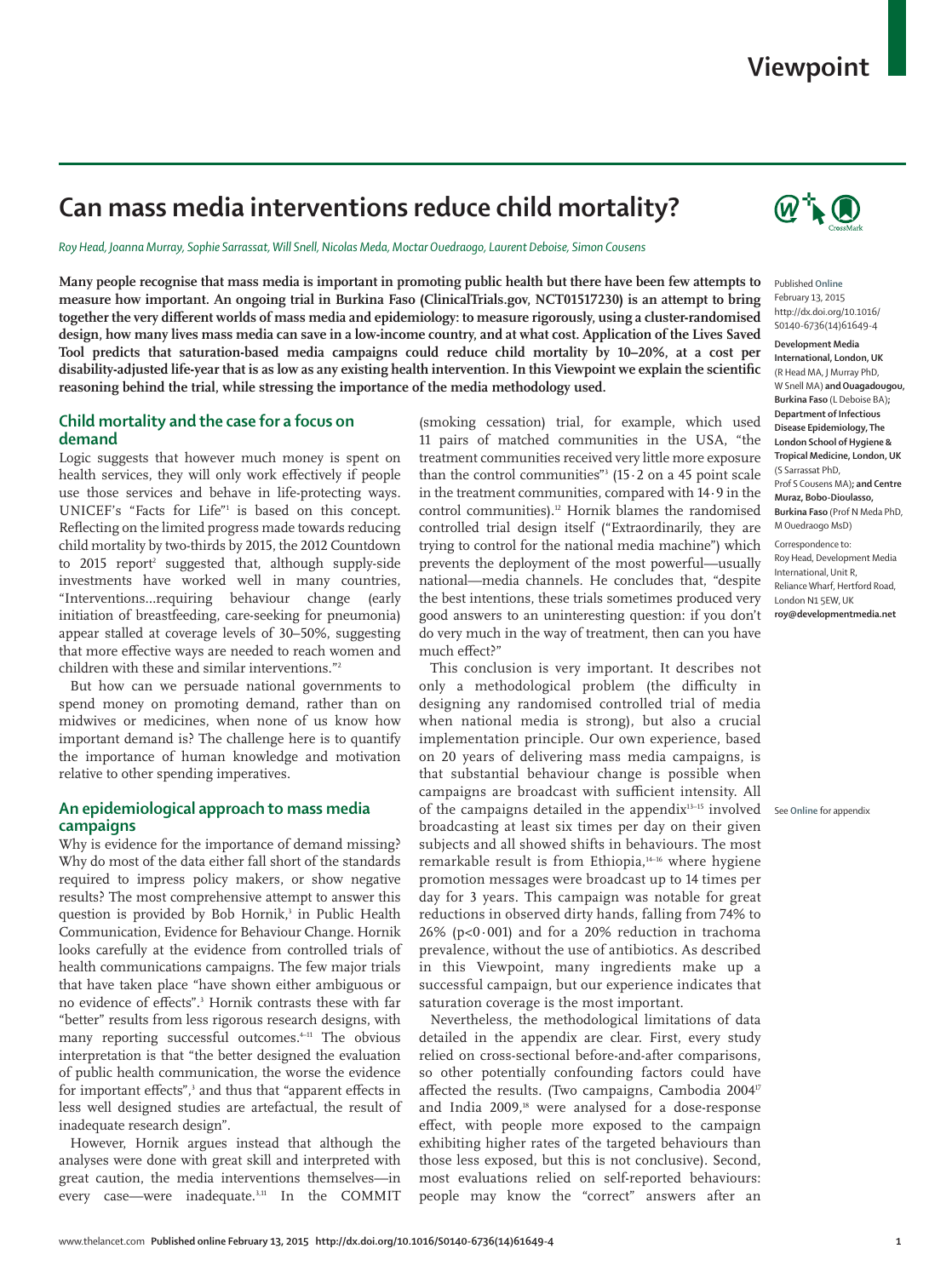intensive campaign without actually changing their behaviour. (In three of the above campaigns, behaviour was measured by independent observation, but this is not practical for many behaviours—eg, contraceptive use). It is plausible, on the basis of this and similar evidence,<sup>19-24</sup> that media campaigns can change behaviour, but it is not proven.

To reduce the problem of confounding factors requires a randomised controlled trial. For the problem of self-reporting, one solution is to measure the effect on a hard health outcome, such as mortality, rather than knowledge or behaviour change (which are the norms for media campaign evaluations). Mortality data would also allow standardised economic calculations to evaluate the cost-effectiveness of media campaigns in terms of dollars per life saved.

For the **Lives Saved Tool** see http://www.jhsph.edu/ departments/internationalhealth/centers-and-institutes/ institute-for-internationalprograms/list

Unfortunately, the effect of any single-issue campaign on all-cause mortality is modest and therefore hard to identify statistically. However, a comprehensive campaign targeting multiple life-saving behaviours for children could, if successful, yield detectable reductions in all-cause mortality.

### **The intervention: the Saturation+ method**

Concluding his analysis of whether public health communication can change behaviours, Hornik<sup>3</sup> asks whether the dominant literature<sup>6,20,23,24</sup> has missed something important:

"Most of the innovative work in public health has focused on the problem of developing high quality messages reflecting particular evidence about the underpinnings of health behaviour. This has been a good thing. At the same time there has been less attention to the problem of exposure to those messages and how to make sure that a large part of the target audience is exposed to program messages, repeatedly… And that may be a crucial failing."3

If our trial is successful, it should not, therefore, be interpreted as evidence that any mass media campaign can reduce child mortality. We are testing a particular methodology, DMI's Saturation+ approach, which is based on saturation, science, and stories.

The saturation component entails broadcasting messages 6–12 times per day on market-leading radio stations or at least three times per day on market-leading TV stations, using 60 s spots in local languages as the foundation of the campaign.

The science component entails first quantifying the geographic coverage and market share of media channels in different parts of the country and with different demographic groups; and second targeting behaviours that are predicted to save the most lives per dollar spent.

Finally, stories are used to build emotional identification between the audience and the characters as they advance through the early stages of the narrative (characterisation, their goals, the obstacles they face). It is also important that the emotional climax of the story (the moment of decision, in which protagonists must either overcome the obstacles or revise their goals) addresses the crucial barrier to behaviour change, as identified by formative research. All stories are pre-tested for clarity and cultural sensitivity.

## **Modelling the effect of comprehensive campaigns**

To estimate the potential effect of a comprehensive campaign, we gathered evidence from previous multiple-issue media campaigns to predict how much they could increase coverage of key interventions (such as breastfeeding, or seeking treatment for pneumonia). We adjusted our predictions for service provision and media penetration in each country. We then analysed the effect on mortality of these increases in intervention coverage in a range of sub-Saharan African countries using the Lives Saved Tool (LiST). LiST predicts that a sustained, comprehensive campaign could reduce under-5 mortality by between 16% and 23% during the third and subsequent years of a campaign.

If these predictions are correct, mass media campaigns would be among the most cost effective of all currently available health interventions. We compared the cost of our campaigns (per disability-adjusted life year saved, DALY) with other interventions. WHO has used a rule of thumb that states that the cost-effectiveness of any intervention that costs below US\$100 per DALY averted is "good", and below \$25 is "excellent".25 The most cost-effective intervention evaluated in Disease Control Priorities in Developing Countries<sup>26,27</sup> is childhood immunisations (\$1–8 per DALY averted). We estimate that saturation-based media campaigns cost \$1–10 per DALY to deliver.

### **Putting these predictions to the test**

We are currently running a 35 month cluster-randomised trial in Burkina Faso, funded by the Wellcome Trust and Planet Wheeler Foundation, to evaluate the effect of a comprehensive mass media campaign on child mortality (ClinicalTrials.gov, number NCT01517230). The trial is, to our knowledge, the largest, most rigorous evaluation ever conducted of a mass media intervention in a low-income setting.

We have been able to solve, exceptionally, the problem of randomising a mass media intervention by choosing a country (Burkina Faso) where local media is very strong and national media is relatively weak. Burkina Faso was the first country in Africa to allow private FM radio stations. These stations broadcast in local languages, whereas the national station broadcasts most of its outputs in French. The result is that in most locations, national radio achieves only a 10% market share or less (unpublished). Thus we are able to use local FM radio stations with limited range to broadcast our messages to seven intervention areas without leaking into the seven control areas and without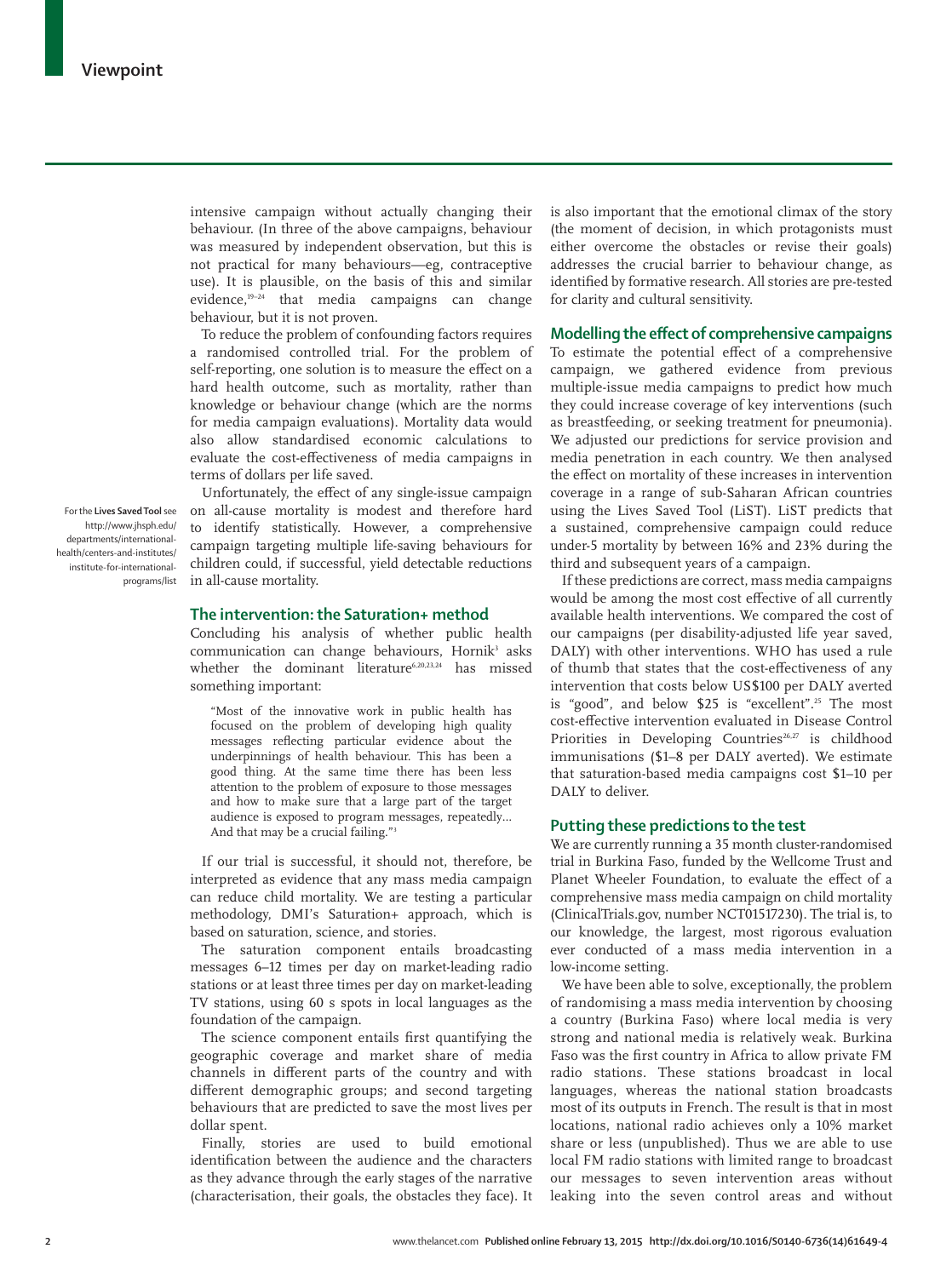sacrificing the factor crucial to the power of mass media (ie, that most people are listening). This is an exceptional situation, and randomised trials remain challenging in most countries in the world, particularly where TV viewing is high (since television is usually a national channel).

The appendix shows our seven intervention areas and the seven control areas. It shows the areas predicted by computer terrain modelling to receive signal strength of 48 dBµ or more (using DBS Consulting).

The evaluation, led by The London School of Hygiene & Tropical Medicine (LSHTM), London, UK, and Centre Muraz, Bobo-Dioulasso, Burkina Faso, includes baseline and endline mortality surveys, as well as baseline, midline, and endline behavioural surveys. The baseline survey was done before radio broadcasts began in March, 2012, and the endline survey began in November, 2014, with full trial results expected in late 2015. An economic evaluation, led by Jo Borghi and Anne Mills at LSHTM will also measure the cost-effectiveness of the intervention, particularly when modelled at a national scale in Burkina Faso and elsewhere in Africa.

#### **Implications of our work**

If the trial yields results that are broadly consistent with the predictions of our model, the implications for the public health community will be substantial. Our model predicts that if comprehensive campaigns are implemented in ten African countries for 5 years, one million lives of children younger than 5 years should be saved. If this claim is sustained by the trial, saturation-based media campaigns should belong in the mainstream of public health interventions and a priority for governments.

There might also be a wider lesson to be learned as we think beyond the conventional definition of health systems. Murray<sup>29</sup> has argued that each year of extra schooling for mothers leads to a 6–12% reduction in the national child mortality rate, while a 50% increase in government health expenditure generates just a 7% reduction. Too narrow a focus on health systems could mean that we are missing structures that are under our noses. Every country has a transport system, a waste disposal system, an education system, and a media system. Clearly, health services will and should remain the priority for public health investment, but other systems also have an important part to play.

#### **Contributors**

RH and SC devised the approach to modelling the impact of mass media campaigns together, designed and initiated the scientific trial and conceptualised this paper. RH and JM reviewed the literature and RH is the primary author. WS helped to conceptualise the paper and wrote the initial draft. Revised impact projections were modelled by JM with input from all co-authors. LD, WS and RH described the Saturation+ methodology. SC, SS, NM and MO are evaluating the trial in Burkina Faso. All authors reviewed successive drafts, made substantial inputs and approved the final paper. RH is the overall guarantor and corresponding author.

#### **Declaration of interests**

We declare no competing interests.

#### **Acknowledgments**

The Wellcome Trust is funding the research for the trial in Burkina Faso, and the Planet Wheeler Foundation is supporting the development and implementation of the intervention. The funders had no role in the preparation of this Viewpoint. We thank Anne Mills and Jo Borghi.

#### **References**

- 1 United Nations Children's Fund. Facts for life, 4th Edn. 2010 New York: UNICEF. http://www.unicef.org/publications/ index\_53254.html (accessed July 29, 2014).
- 2 Countdown to 2015. Fulfilling the health agenda for women and children: the 2012 report. http://www.countdown2015mnch.org/ reports-and-articles/2012-report (accessed July 29, 2014).
- 3 Hornik RC. Public health communication: making sense of contradictory evidence. In: Hornik RC, ed. Public health communication: evidence for behaviour change. Mahwah, New Jersey: Lawrence Erlbaum, 2002: 1–22.
- 4 de Vroome EM, Paalman ME, Sandfort TG, Sleutjes M, de Vries KJ, Tielman RA. AIDS in The Netherlands: the effects of several years of campaigning. *Int J STD AIDS* 1990; **1:** 268–75.
- 5 Dubois-Arber F, Jeannin A, Konings E, Paccaud F. Increased condom use without other major changes in sexual behavior among the general population in Switzerland. *Am J Public Health* 1997; **87:** 558–66.
- 6 Zimicki S, Hornik RC, Verzosa CC, et al. Improving vaccination coverage in urban areas through a health communication campaign: the 1990 Philippines experience. In: Hornik RC, ed. Public health communication: evidence for behaviour change. Mahwah, New Jersey: Lawrence Erlbaum, 2002: 197–218.
- 7 Grilli R, Ramsay C, Minozzi S. Mass media interventions: effects on health services utilisation. *Cochrane Database Syst Rev* 2002; **1:** CD000389.
- 8 Bala M, Strzeszynski L, Cahill K. Mass media interventions for smoking cessation in adults. *Cochrane Database Syst Rev* 2008; **1:** CD004704.
- The US Community Preventive Services Taskforce. Reducing tobacco use and secondhand smoke exposure: mass-reach health communication interventions. Task Force Finding and Rationale Statement. 2013 http://www.thecommunityguide.org/tobacco/ RRmassreach.html (accessed July 29, 2014).
- Elder RW, Shults RA, Sleet DA, et al. Effectiveness of mass media campaigns for reducing drinking and driving and alcohol-involved crashes: a systematic review. *Am J Prev Med* 2004; **27:** 57–65.
- 11 Farquhar JW, Fortmann SP, Flora JA, et al. Effects of communitywide education on cardiovascular disease risk factors. The Stanford Five-City Project. *JAMA* 1990; **264:** 359–65.
- 12 COMMIT Research Group. Community Intervention Trial for Smoking Cessation (COMMIT). I. Cohort results from a four-year community intervention. *Am J Public Health* 1995; **85:** 183–92.
- 13 Development Media International. Previous campaigns. http:// developmentmedia.net/previous-campaigns (accessed July 29, 2014).
- 14 Edwards T, Harding-Esch EM, Hailu G, et al. Risk factors for active trachoma and *Chlamydia trachomatis* infection in rural Ethiopia after mass treatment with azithromycin. *Trop Med Int Health* 2008; **13:** 556–65.
- 15 Edwards T, Cumberland P, Hailu G, Todd J. Impact of health education on active trachoma in hyperendemic rural communities in Ethiopia. *Ophthalmology* 2006; **113:** 548–55.
- 16 Development Media International. Ethiopia trachoma campaign (2001–03). http://developmentmedia.net/ethiopia-trachomacampaign-2001-03 (accessed July 29, 2014).
- 17 BBC World Service Trust Cambodia MCH and HIV/AIDS campaign 2004–06. http://www.developmentmedia.net/cambodia-hivaids-andmch-campaign-2006 (accessed July 29, 2014).
- 18 DMI Orissa Maternal and Child Helath Campaign, 2009. http:// www.developmentmedia.net/india-maternal-and-child-healthcampaign-2009 (accessed July 29, 2014).
- 19 McDivitt JA, Zimicki S, Hornik R, Abulaban A. The impact of the Healthcom mass media campaign on timely initiation of breastfeeding in Jordan. *Stud Fam Plann* 1993; **24:** 295–309.

For more on **DBS Consulting** see http://www.dbsconsult.co.uk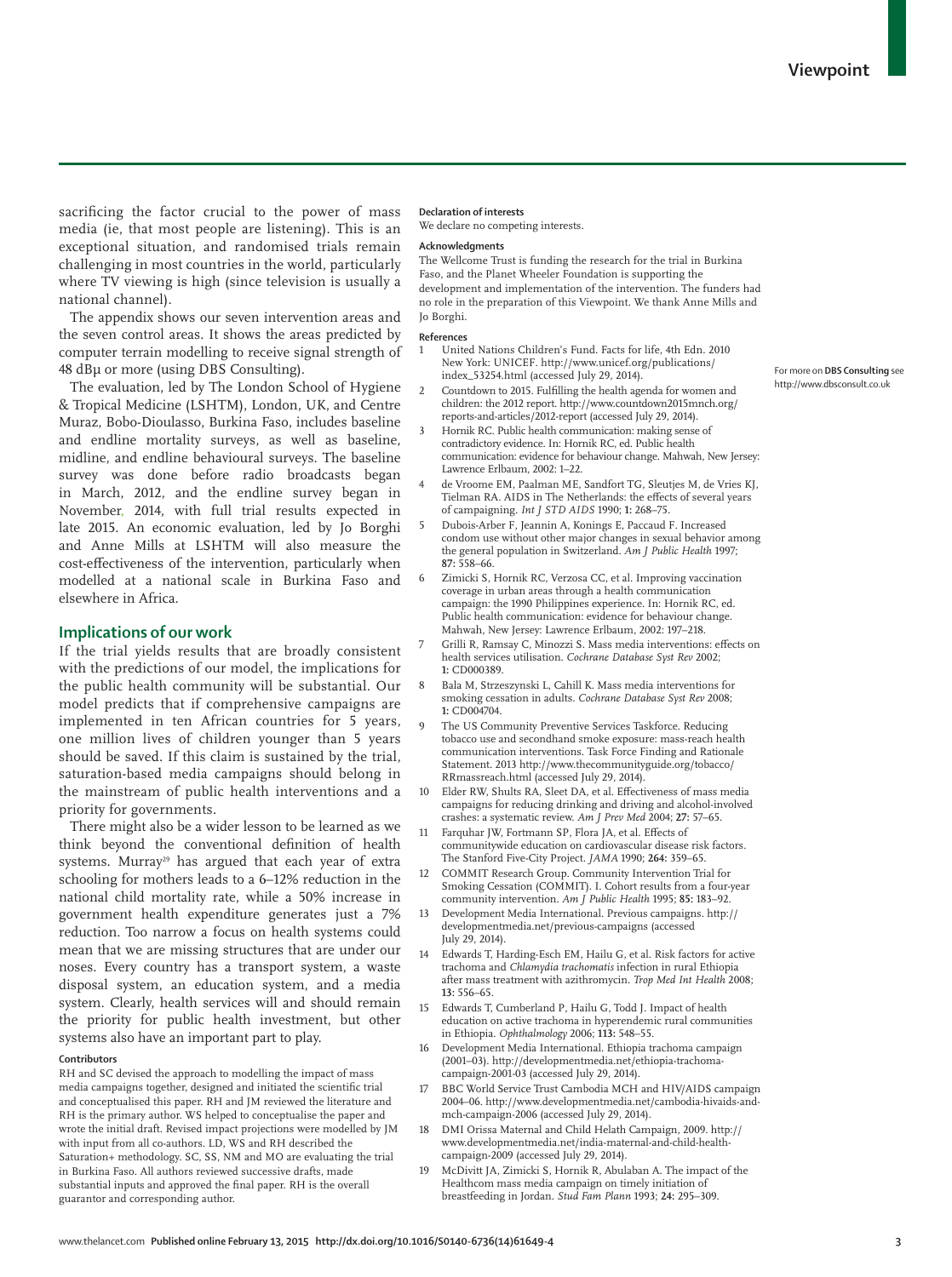- 20 Worden JK, Flynn BS, Geller BM, et al. Development of a smoking prevention mass media program using diagnostic and formative research. *Prev Med* 1988; **17:** 531–58.
- 21 Noar SM. A 10-year retrospective of research in health mass media campaigns: where do we go from here? *J Health Commun* 2006; **11:** 21–42.
- 22 Wakefield MA, Loken B, Hornik RC. Use of mass media campaigns to change health behaviour. *Lancet* 2010; **376:** 1261–71.
- 23 Viswanath K, Finnegan JR Jnr. Reflections on community health campaigns: secular trends and the capacity to effect change. In: Hornik RC, ed. Public health communication: evidence for behaviour change. Mahwah, New Jersey: Lawrence Erlbaum, 2002: 197–218, 289–314.
- 24 Levy D, Maria de Almedia L, Szklo A. The Brazil SimSmoke policy simulation model: the effect of strong tobacco control policies on smoking prevalence and smoking-attributable deaths in a middle income country. *PLoS Med* 2012; **9:** e1001336.
- 25 WHO. Investing in health research and development: report of the ad hoc committee on health research relating to future intervention options. 1996 World Health Organization: Geneva. http://whqlibdoc. who.int/hq/1996/TDR\_Gen\_96.1\_pp1-34.pdf (accessed Aug 15, 2014).
- 26 Jamison DT, Breman JG, Measham AR. Disease control priorities in developing countries 2nd edn. 2006; Oxford University Press and The World Bank, 35–86.
- 27 Laxminarayan R, Mills AJ, Breman JG, et al. Advancement of global health: key messages from the Disease Control Priorities Project. *Lancet* 2006; **367:** 1193–208.
- 28 Murray C. Accelerating progress with increased efficiency, innovation, and maternal education: presentation at the Call to Action Summit, 15th June 2012. http://5thbday.usaid.gov/pages/ responsesub/CallToAction.aspx (accessed July 29, 2014).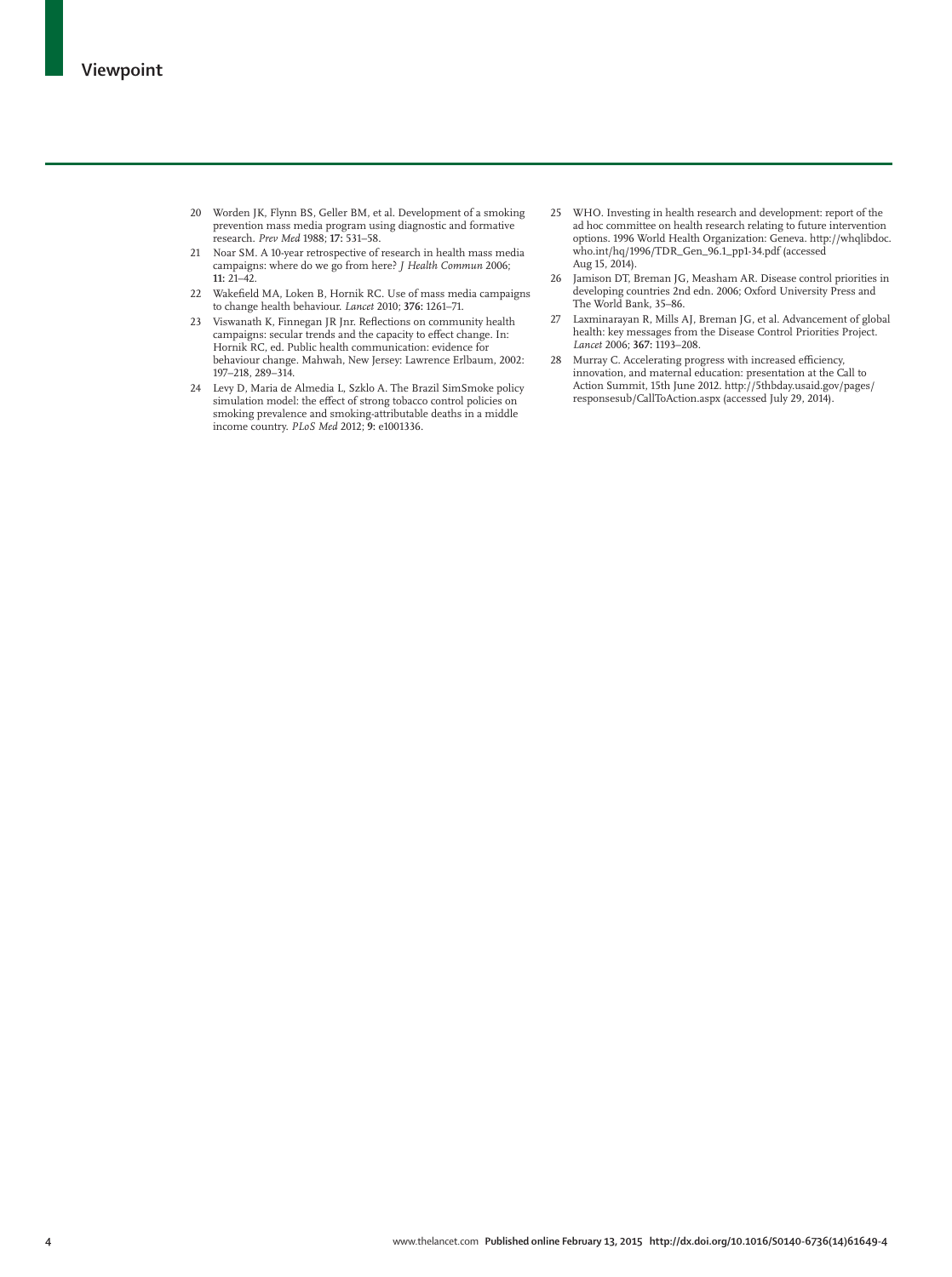# THE LANCET

# **Supplementary appendix**

This appendix formed part of the original submission and has been peer reviewed. We post it as supplied by the authors.

Supplement to: Head R, Murray J, Sarrassat S, et al. Can mass media interventions reduce child mortality? *Lancet* 2015; published online Feb 13. http://dx.doi. org/10.1016/S0140-6736(14)61649-4.